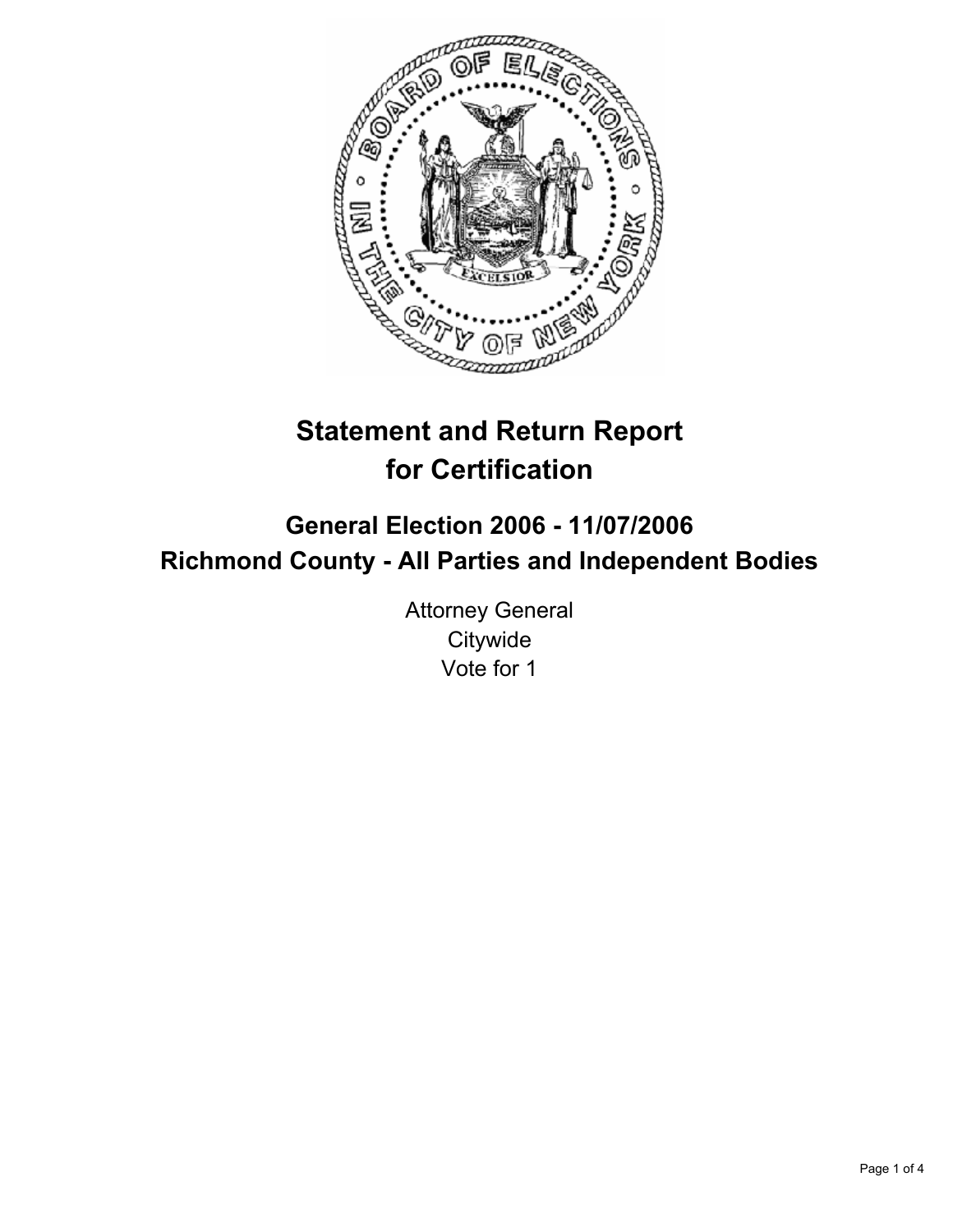

#### **Assembly District 60**

| PUBLIC COUNTER                     | 14,691 |
|------------------------------------|--------|
| <b>EMERGENCY</b>                   | 0      |
| ABSENTEE/MILITARY                  | 594    |
| <b>AFFIDAVIT</b>                   | 156    |
| <b>Total Ballots</b>               | 15,467 |
| <b>JEANINE PIRRO (REPUBLICAN)</b>  | 5,878  |
| ANDREW M CUOMO (DEMOCRATIC)        | 6,108  |
| JEANINE PIRRO (INDEPENDENCE)       | 456    |
| JEANINE PIRRO (CONSERVATIVE)       | 758    |
| ANDREW M CUOMO (WORKING FAMILIES)  | 385    |
| RACHEL TREICHLER (GREEN)           | 113    |
| CHRISTOPHER B GARVEY (LIBERTARIAN) | 58     |
| MARTIN KOPPEL (SOCIALIST WORKERS)  | 26     |
| CO COM0K (WRITE-IN)                |        |
| THOMAS AQUINAS (WRITE-IN)          |        |
| TWEETY (WRITE-IN)                  |        |
| WILLIAM T. CONROY (WRITE-IN)       | 15     |
| <b>Total Votes</b>                 | 13,800 |
| Unrecorded                         | 1,667  |

#### **Assembly District 61**

| PUBLIC COUNTER                     | 22,007 |
|------------------------------------|--------|
| <b>EMERGENCY</b>                   |        |
| ABSENTEE/MILITARY                  | 665    |
| <b>AFFIDAVIT</b>                   | 393    |
| <b>Total Ballots</b>               | 23,112 |
| JEANINE PIRRO (REPUBLICAN)         | 5,787  |
| ANDREW M CUOMO (DEMOCRATIC)        | 11,862 |
| JEANINE PIRRO (INDEPENDENCE)       | 692    |
| JEANINE PIRRO (CONSERVATIVE)       | 851    |
| ANDREW M CUOMO (WORKING FAMILIES)  | 859    |
| RACHEL TREICHLER (GREEN)           | 224    |
| CHRISTOPHER B GARVEY (LIBERTARIAN) | 128    |
| MARTIN KOPPEL (SOCIALIST WORKERS)  | 63     |
| BILLY E ALBRO (WRITE-IN)           | 1      |
| CANNON (WRITE-IN)                  | 1      |
| CURLY HOWARD (WRITE-IN)            |        |
| DANIEL KEVIN HANO (WRITE-IN)       | 1      |
| JOAN MCCOY (WRITE-IN)              | 1      |
| SEAN PATRICK MALONEY (WRITE-IN)    |        |
| WILLIAM T. CONROY (WRITE-IN)       | 17     |
| <b>Total Votes</b>                 | 20,489 |
| Unrecorded                         | 2,623  |
|                                    |        |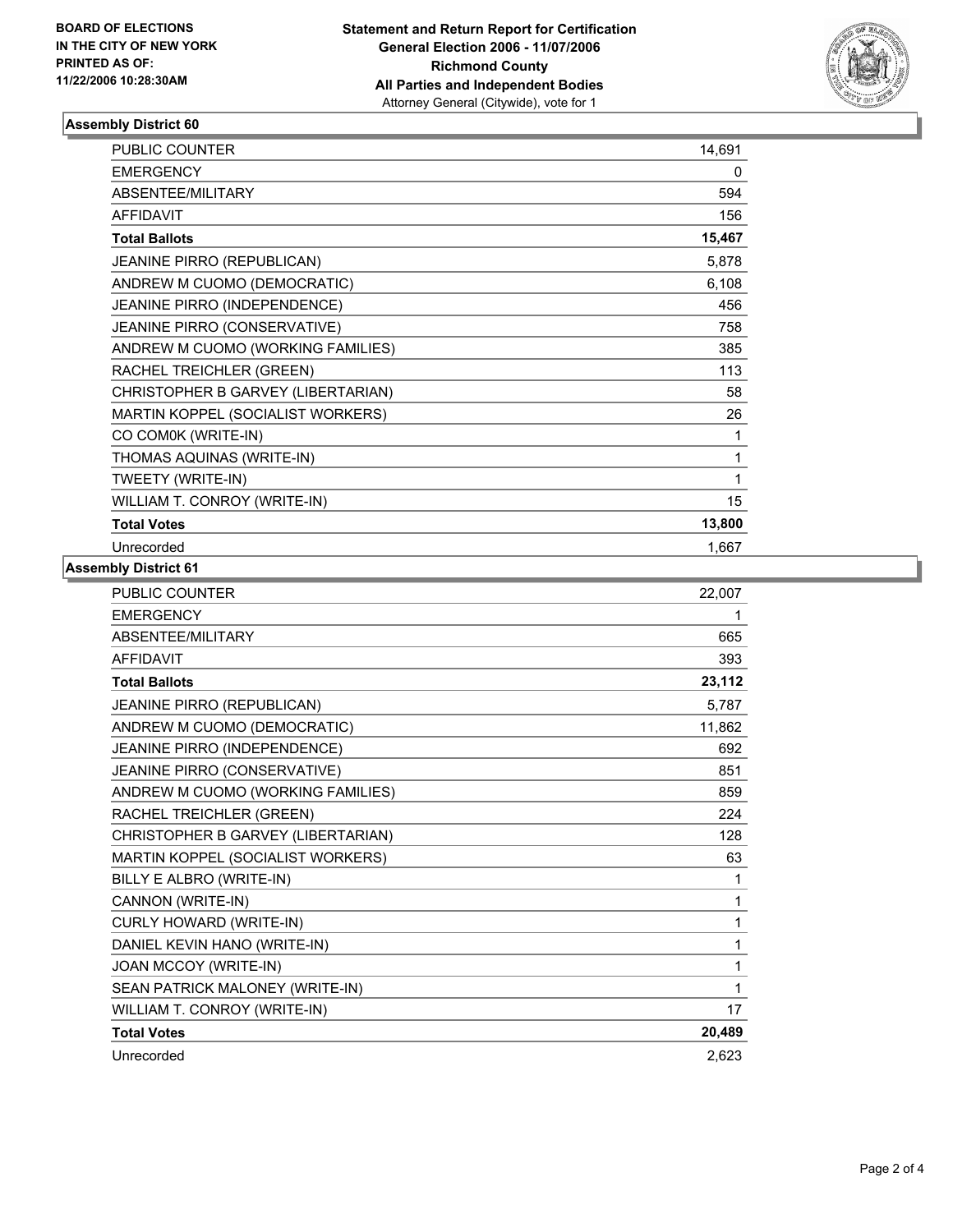

#### **Assembly District 62**

| PUBLIC COUNTER                     | 24,245 |
|------------------------------------|--------|
| <b>EMERGENCY</b>                   | 64     |
| ABSENTEE/MILITARY                  | 738    |
| <b>AFFIDAVIT</b>                   | 266    |
| <b>Total Ballots</b>               | 25,336 |
| JEANINE PIRRO (REPUBLICAN)         | 11,429 |
| ANDREW M CUOMO (DEMOCRATIC)        | 8,680  |
| JEANINE PIRRO (INDEPENDENCE)       | 711    |
| JEANINE PIRRO (CONSERVATIVE)       | 1,340  |
| ANDREW M CUOMO (WORKING FAMILIES)  | 530    |
| RACHEL TREICHLER (GREEN)           | 158    |
| CHRISTOPHER B GARVEY (LIBERTARIAN) | 110    |
| MARTIN KOPPEL (SOCIALIST WORKERS)  | 36     |
| DAN DONOVAN JR. (WRITE-IN)         | 1      |
| KATHLEEN GORMAN (WRITE-IN)         | 1      |
| KEVIN MCKEEVER (WRITE-IN)          | 1      |
| MARK GREEN (WRITE-IN)              | 1      |
| MICHAEL ZAMBARDA (WRITE-IN)        | 1      |
| ROBERT MINOGUE (WRITE-IN)          | 1      |
| RUDOLPH GIULIANI (WRITE-IN)        | 1      |
| WILLIAM T. CONROY (WRITE-IN)       | 15     |
| <b>Total Votes</b>                 | 23,016 |
| Unrecorded                         | 2,320  |

### **Assembly District 63**

| PUBLIC COUNTER                      | 20,753 |
|-------------------------------------|--------|
| <b>EMERGENCY</b>                    | 7      |
| ABSENTEE/MILITARY                   | 672    |
| <b>AFFIDAVIT</b>                    | 249    |
| <b>Total Ballots</b>                | 21,712 |
| <b>JEANINE PIRRO (REPUBLICAN)</b>   | 7,371  |
| ANDREW M CUOMO (DEMOCRATIC)         | 10,027 |
| <b>JEANINE PIRRO (INDEPENDENCE)</b> | 601    |
| <b>JEANINE PIRRO (CONSERVATIVE)</b> | 816    |
| ANDREW M CUOMO (WORKING FAMILIES)   | 559    |
| RACHEL TREICHLER (GREEN)            | 149    |
| CHRISTOPHER B GARVEY (LIBERTARIAN)  | 100    |
| MARTIN KOPPEL (SOCIALIST WORKERS)   | 32     |
| WILLIAM T. CONROY (WRITE-IN)        | 4      |
| <b>Total Votes</b>                  | 19,659 |
| Unrecorded                          | 2,053  |
|                                     |        |